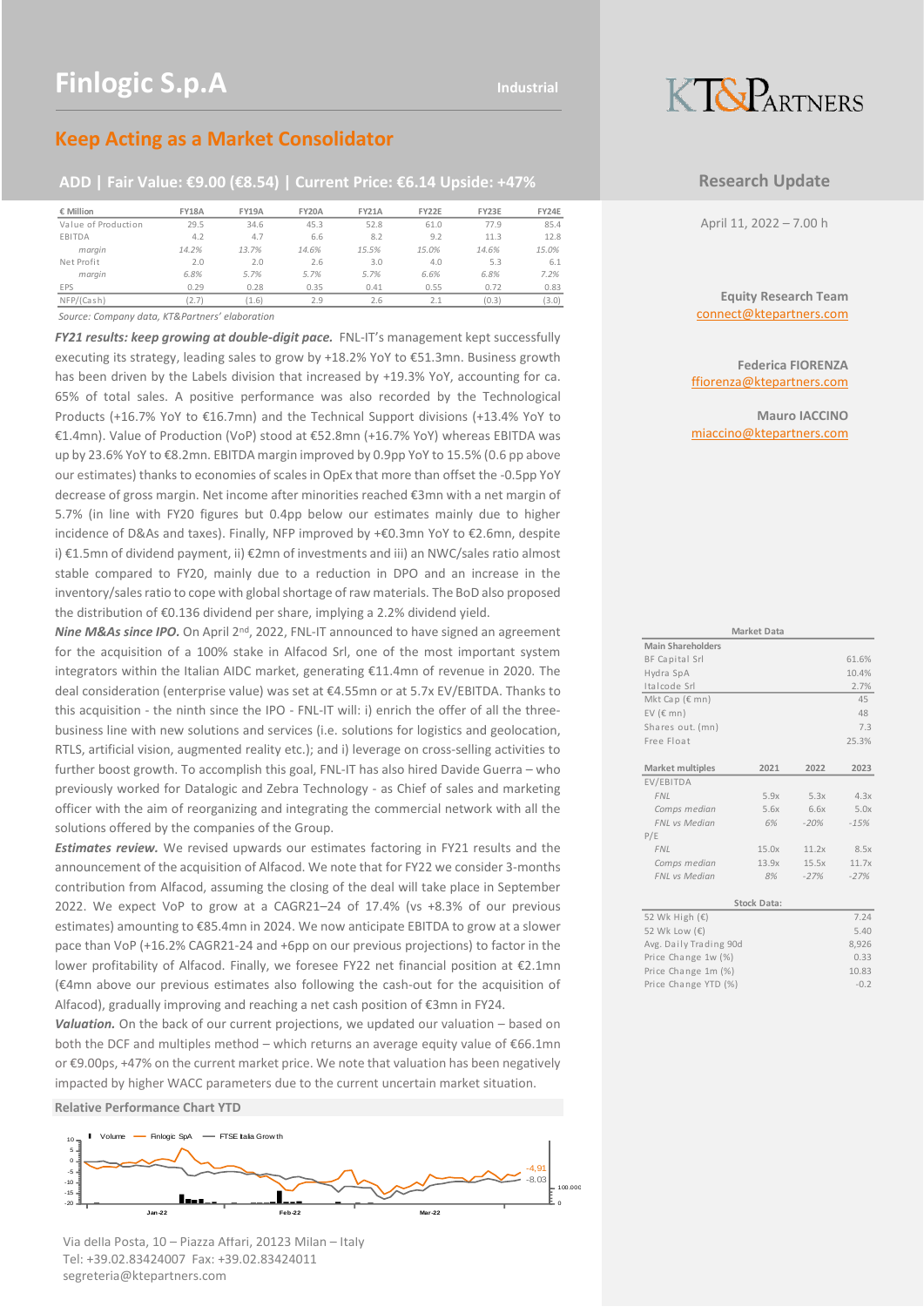## **Key Figures – Finlogic S.p.A.**



| Current price (€)                    |             | Fair Value (€) |             |             |             |             |              |              | Free Float (%) |
|--------------------------------------|-------------|----------------|-------------|-------------|-------------|-------------|--------------|--------------|----------------|
| 6.14                                 |             | 9.00           |             |             |             |             |              |              | 25.26          |
| Per Share Data                       | 2017A       | 2018A          | 2019A       | 2020A       | 2021A       | 2022E       | 2023E        | 2024E        | 2025E          |
| Total shares outstanding (mn)        | 6.75        | 6.96           | 7.08        | 7.34        | 7.34        | 7.34        | 7.34         | 7.34         | 7.34           |
| EPS                                  | 0.25        | 0.29           | 0.28        | 0.35        | 0.41        | 0.55        | 0.72         | 0.83         | 0.98           |
| Dividend per share (ord)             | 0.15        | 0.14           | 0.14        | 0.20        | 0.20        | 0.14        | 0.43         | 0.50         | 0.59           |
| Dividend pay out ratio (%)           | 60%         | 50%            | 51%         | 57%         | 50%         | 25%         | 60%          | 60%          | 60%            |
| Profit and Loss (EUR million)        | 2017A       | 2018A          | 2019A       | 2020A       | 2021A       | 2022E       | 2023E        | 2024E        | 2025E          |
|                                      |             |                |             |             |             |             |              |              |                |
| Revenues<br>EBITDA                   | 21.4<br>3.2 | 28.4<br>4.2    | 33.0<br>4.7 | 43.4<br>6.6 | 51.3<br>8.2 | 59.4<br>9.2 | 75.8<br>11.3 | 83.1<br>12.8 | 90.5<br>14.4   |
| EBIT                                 | 2.6         | 3.0            | 3.2         | 3.9         | 5.0         | 6.2         | 8.1          | 9.3          | 10.9           |
| EBT                                  | 2.4         | 3.0            | 3.2         | 3.7         | 4.8         | 6.0         | 7.9          | 9.2          | 10.8           |
| Taxes                                | (0.7)       | (0.9)          | (1.0)       | (1.0)       | (1.6)       | (1.7)       | (2.3)        | (2.7)        | (3.1)          |
| Tax rate                             | 29%         | 30%            | 31%         | 26%         | 32%         | 29%         | 29%          | 29%          | 29%            |
| Net Income (including minorities)    | 1.7         | 2.1            | 2.2         | 2.8         | 3.3         | 4.3         | 5.6          | 6.5          | 7.7            |
| Net Income attributable to the Group | 1.7         | 2.0            | 2.0         | 2.6         | 3.0         | 4.0         | 5.3          | 6.1          | 7.2            |
|                                      |             |                |             |             |             |             |              |              |                |
| <b>Balance Sheet (EUR million)</b>   | 2017A       | 2018A          | 2019A       | 2020A       | 2021A       | 2022E       | 2023E        | 2024E        | 2025E          |
| Total fixed assets                   | 2.3         | 4.3            | 7.1         | 15.4        | 14.5        | 17.0        | 15.6         | 14.0         | 12.4           |
| Net Working Capital (NWC)            | 6.1         | 8.2            | 8.5         | 12.6        | 15.0        | 17.3        | 19.4         | 21.9         | 24.1           |
| Provisions                           | (0.9)       | (1.3)          | (1.5)       | (2.7)       | (2.9)       | (4.8)       | (5.5)        | (6.2)        | (7.0)          |
| Total Net capital employed           | 7.5         | 11.2           | 14.1        | 25.3        | 26.6        | 29.4        | 29.5         | 29.6         | 29.5           |
| Net financial position (NFP)         | (4.3)       | (2.7)          | (1.6)       | 2.9         | 2.6         | 2.1         | (0.3)        | (3.0)        | (6.4)          |
| Group Shareholder's Equity           | 11.7        | 13.6           | 15.1        | 21.7        | 23.2        | 26.2        | 28.4         | 30.8         | 33.7           |
| Minorities                           | 0.1         | 0.4            | 0.6         | 0.8         | 0.8         | 1.1         | 1.4          | 1.8          | 2.2            |
| Total Shareholder's Equity           | 11.8        | 13.9           | 15.6        | 22.5        | 24.0        | 27.3        | 29.8         | 32.6         | 35.9           |
| Cash Flow (EUR million)              | 2017A       | 2018A          | 2019A       | 2020A       | 2021A       | 2022E       | 2023E        | 2024E        | 2025E          |
| Net operating cash flow              | 2.5         | 3.3            | 3.7         | 5.4         | 6.9         | 7.2         | 9.0          | 10.1         | 11.2           |
| Change in NWC                        | (1.5)       | (2.0)          | (0.4)       | (4.1)       | (2.4)       | (0.3)       | (2.2)        | (2.5)        | (2.2)          |
| Capital expenditure                  | (0.4)       | (0.7)          | (3.3)       | (7.0)       | (1.8)       | (2.0)       | (1.5)        | (1.5)        | (1.5)          |
| Investments in intangible assets     | (0.5)       | (2.4)          | (0.8)       | (3.9)       | (0.3)       | (3.5)       | (0.2)        | (0.2)        | (0.2)          |
| Other cash items/Uses of funds       | 0.0         | 0.3            | 0.0         | 1.0         | (0.0)       | (0.0)       | 0.5          | 0.6          | 0.6            |
| Free cash flow                       | 0.1         | (1.5)          | (0.6)       | (8.6)       | 2.4         | 1.3         | 5.7          | 6.5          | 7.8            |
| Enterprise Value (EUR million)       | 2017A       | 2018A          | 2019A       | 2020A       | 2021A       | 2022E       | 2023E        | 2024E        | 2025E          |
|                                      |             |                |             |             |             |             |              |              |                |
| Market Cap<br>Minorities             | 32.7<br>0.1 | 36.6<br>0.4    | 40.2<br>0.6 | 44.1<br>0.8 | 44.9<br>0.8 | 45.1<br>1.1 | 45.1<br>1.4  | 45.1<br>1.8  | 45.1<br>2.2    |
|                                      |             |                |             |             |             |             |              |              |                |
| Net financial position               | (4.3)       | (2.7)          | (1.6)       | 2.9         | 2.6         | 2.1         | (0.3)        | (3.0)        | (6.4)          |
| Enterprise value                     | 28.5        | 34.2           | 39.2        | 47.7        | 48.3        | 48.3        | 46.2         | 43.9         | 40.9           |
| Ratios (%)                           | 2017A       | 2018A          | 2019A       | 2020A       | 2021A       | 2022E       | 2023E        | 2024E        | 2025E          |
| EBITDA margin                        | 14.5%       | 14.2%          | 13.7%       | 14.6%       | 15.5%       | 15.0%       | 14.6%        | 15.0%        | 15.5%          |
| EBIT margin                          | 11.0%       | 10.3%          | 9.4%        | 8.6%        | 9.4%        | 10.1%       | 10.4%        | 10.9%        | 11.7%          |
| Gearing - Debt/equity                | $-36.8%$    | $-20.2%$       | $-10.4%$    | 13.2%       | 11.0%       | 8.1%        | $-0.9%$      | $-9.7%$      | $-19.0%$       |
| Interest cover on EBIT               | 1.7%        | 1.4%           | 2.1%        | 4.3%        | 2.8%        | 2.5%        | 1.8%         | 1.4%         | 1.1%           |
| NFP/EBITDA                           | $-133.2%$   | $-65.1%$       | $-33.1%$    | 43.3%       | 31.3%       | 23.1%       | $-2.4%$      | $-23.2%$     | $-44.6%$       |
| ROCE                                 | 35.2%       | 27.3%          | 23.0%       | 15.4%       | 18.6%       | 21.0%       | 27.4%        | 31.4%        | 37.0%          |
| ROE                                  | 14.2%       | 14.8%          | 13.1%       | 11.9%       | 13.0%       | 15.3%       | 18.7%        | 19.9%        | 21.4%          |
| EV/Sales                             | 2.3x        | 1.7x           | 1.5x        | 1.1x        | 0.9x        | 0.8x        | 0.6x         | 0.6x         | 0.5x           |
| EV/EBITDA                            | 14.9x       | 11.5x          | 10.2x       | 7.3x        | 5.9x        | 5.3x        | 4.3x         | 3.8x         | 3.4x           |
| P/E                                  | 27.0x       | 22.4x          | 22.9x       | 17.5x       | 15.0x       | 11.2x       | 8.5x         | 7.4x         | 6.3x           |
| Free cash flow yield                 | 0.3%        | $-3.3%$        | $-1.4%$     | $-19.0%$    | 5.3%        | 3.0%        | 12.6%        | 14.4%        | 17.4%          |
| Growth Rates (%)                     | 2017A       | 2018A          | 2019A       | 2020A       | 2021A       | 2022E       | 2023E        | 2024E        | 2025E          |
| Sales                                | 19.1%       | 32.2%          | 17.1%       | 30.8%       | 16.7%       | 15.6%       | 27.7%        | 9.6%         | 8.9%           |
| EBITDA                               | 10.3%       | 29.8%          | 9.2%        | 12.5%       | 39.6%       | 23.5%       | 12.4%        | 23.6%        | 13.1%          |
| EBIT                                 | 4.9%        | 23.7%          | 6.3%        | 20.6%       | 26.8%       | 24.5%       | 31.0%        | 15.2%        | 17.3%          |
| NetIncome                            | 5.7%        | 20.5%          | $-2.1%$     | 31.0%       | 16.7%       | 33.3%       | 31.9%        | 15.6%        | 17.7%          |

*Source: Company data, KT&Partners' elaboration*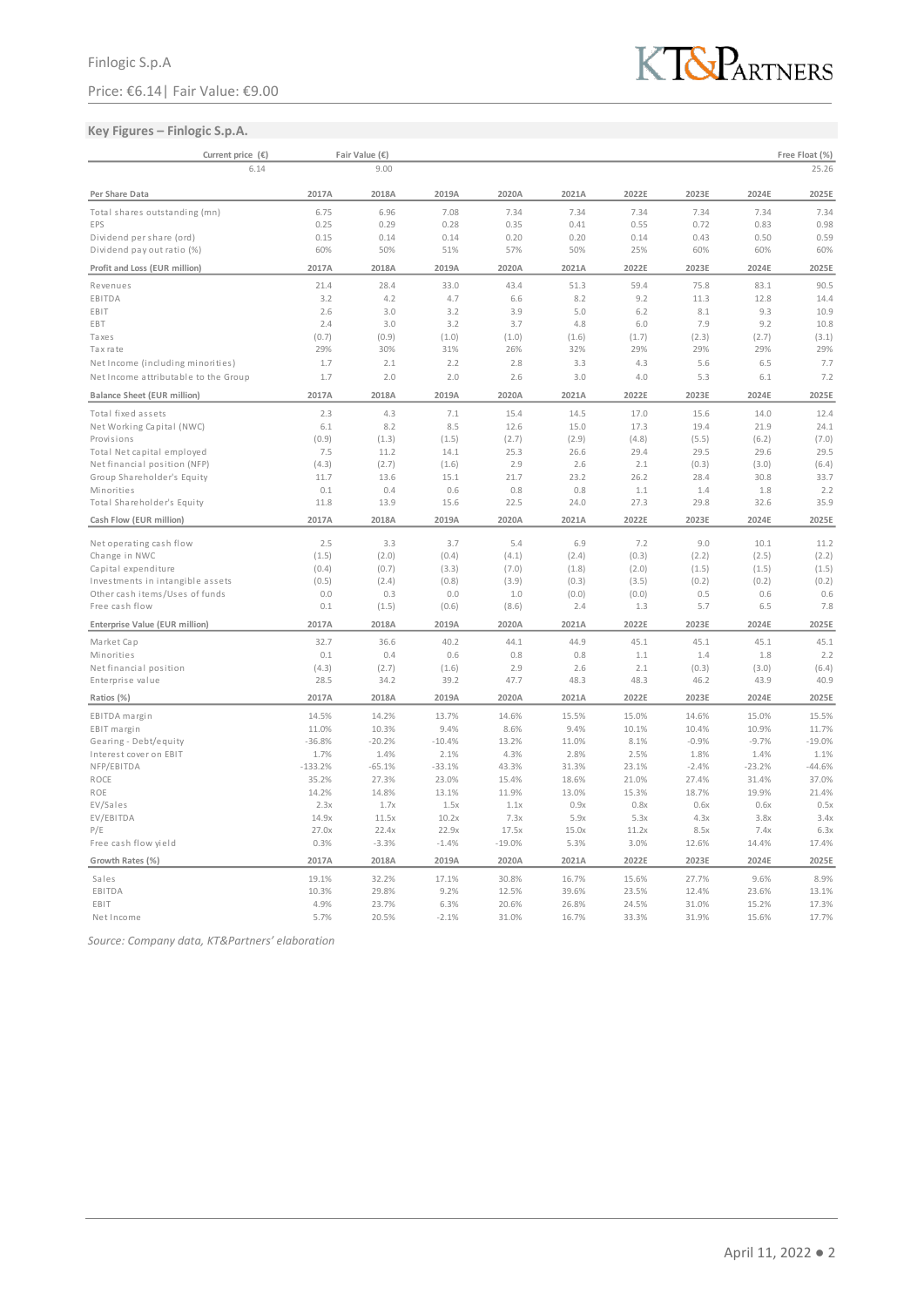

# **Key charts**



 $23.4$  $20.3$  $15.1$ 45%  $44%$ 43%  $44%$  $8.2$ 6.6 15%  $15%$ 14% 14%  $3.0$  $\overline{26}$  $2.0$  $7%$ 6% 6% 6% 2018 2019 2020  $2021$ Gross Profit  $\overline{\phantom{a}}$ EBITDA ÷ Net Income - Gross Margin - EBITDA margin - Net Margin

**Sales Revenues by Business Line(€mn) Sales Revenue by Geography (%)** 







**Trade Working Capital (€mn, %) NFP, NFP/EBITDA and Change in Total Shareholders' Equity**

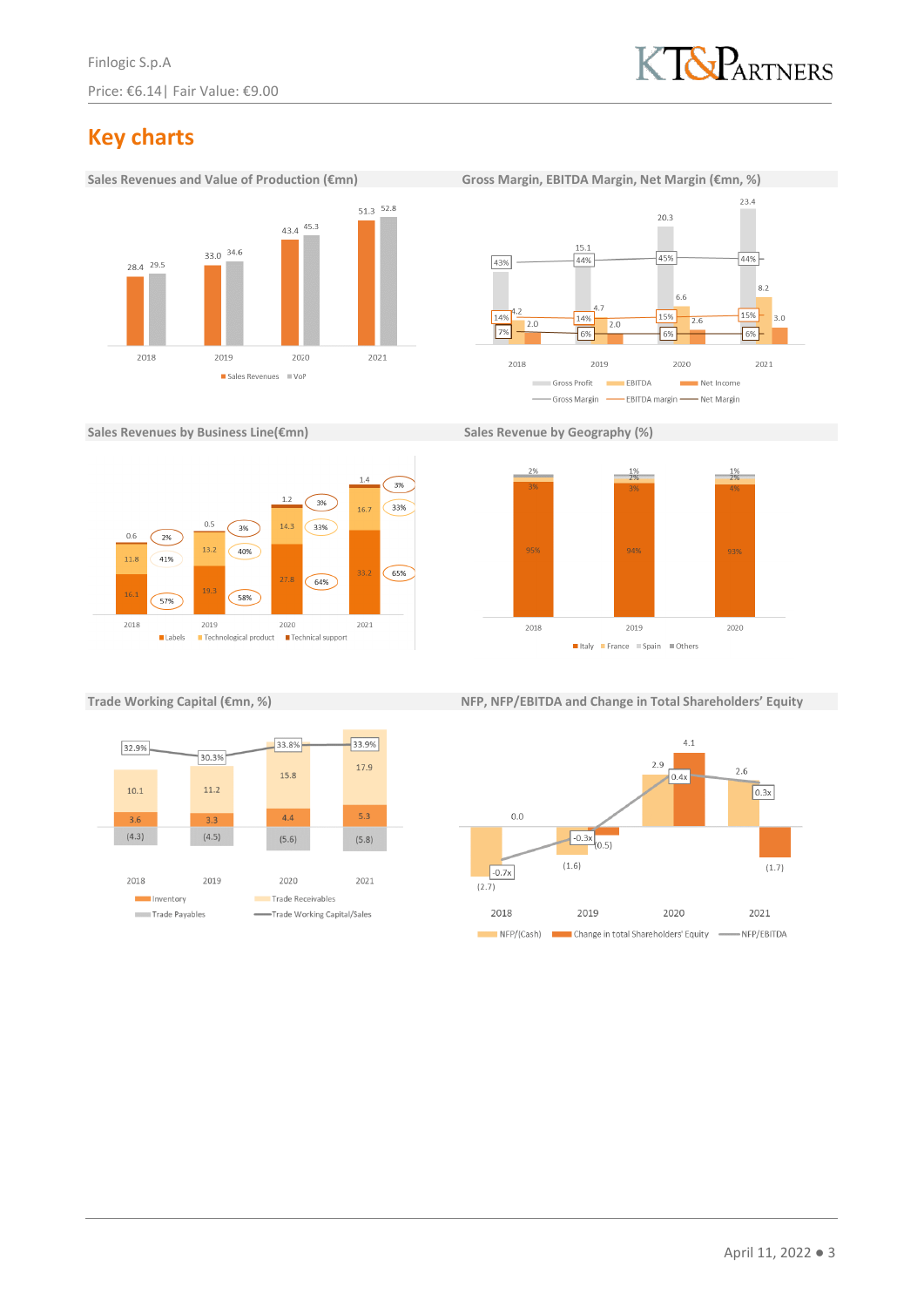### **Overview**

#### *Company description*

Finlogic (FNL-IT) is one of the main Italian reference players in the automatic identification and labeling system sector. The Group has a complete integrated offer - including labels (also based on RFID technologies), label printers and reading systems - distributed by an extensive sales force, covering the entire Italian territory. Clients' services and retention is ensured by a dedicated technical support team.

After listing on EGM Market, on June 9<sup>th</sup>, 2017 – with a capital raise of  $\epsilon$ 6.3mn – FNL-IT has pursued an ambitious strategy based on both organic growth and external lines opportunities. The company is committed in consolidating its national presence to become a leading player in a very fragmented and easily scalable market.

At the IPO, the Volta family, Datalogic's founder and main shareholder, acquired a 2.87% stake of FNL-IT through the holding Hydra SpA. Afterwards, Hydra SpA increased its ownership to 10.78%, becoming FNL-IT's second shareholder, with the aim of supporting the industrial growth and internationalization path of the Group.

#### *Investment case*

- *A high-quality company.* Over the period 2017-21 was able to match sustainable growth +24% CAGR sales growth (thanks to both organic and external lines), with profitability, +25% CAGR EBITDA growth, and cash flow generation, the cash conversion ratio (OCF/EBITDA) was on average +47%.
- *Cross selling opportunities based on an integrated offer*. Thanks to the integrated offer, which comprises consumables (labels and ribbon), hardware (labels printers and barcode readers) and technical support, the Group boasts strong cross-selling capacity.
- *A consolidator in the Italian labeling and Automatic Identification market.* Over the 2017-2022 period, FNL-IT has closed ninth M&A deals (Multitec, Tecmark, Iride Italia, Mobile Project, Smart Lab Industrie 3d, System Code, STAF, Socialware Italy Srl and Alfacod) integrating both its labels and technology business. We think that over the coming years FNL-IT could leverage on its cash generation ability and strong balance sheet to further accelerate its growth through external lines.

#### *Recent developments*

- In April 2022, FNL-IT announced to have signed an agreement for the acquisition of a **100% stake in Alfacod Srl** – a leading system integrator within the Italian AIDC market – for a total consideration of €4.55mn.
- FNL-IT appointed **Davide Guerra** previously employed in Datalogic and Zebra Technology – as **Chief of sales and marketing officer** to strengthen company's marketing and commercial structure.
- In September 2021, FNL-IT signed a binding agreement for the **acquisition of the remaining 49% stake in Mobile Project Srl** – engaged in software development in the automatic identification segment – with the aim to build an in-house software division.
- In July 2021, FNL-IT announced to have completed activities aimed to strengthen the production capacity of its plant in Acquaviva delle Fonti (Bari), acquired in 2019, for a total amount of €2.4mn over the 2019–21 period. Thanks to the purchase of the latest generation machinery and a 30% increase in surface area, production capacity increased by 20%.
- In 2020, FNL-IT signed partnership agreements with three multinational players active in the Auto-ID & Data Capture sector – **Datalogic, TSC Auto ID Technology Emea** and **Custom** – and with **EPSON** for the first automatic print&apply system for color labels suitable for any production chain.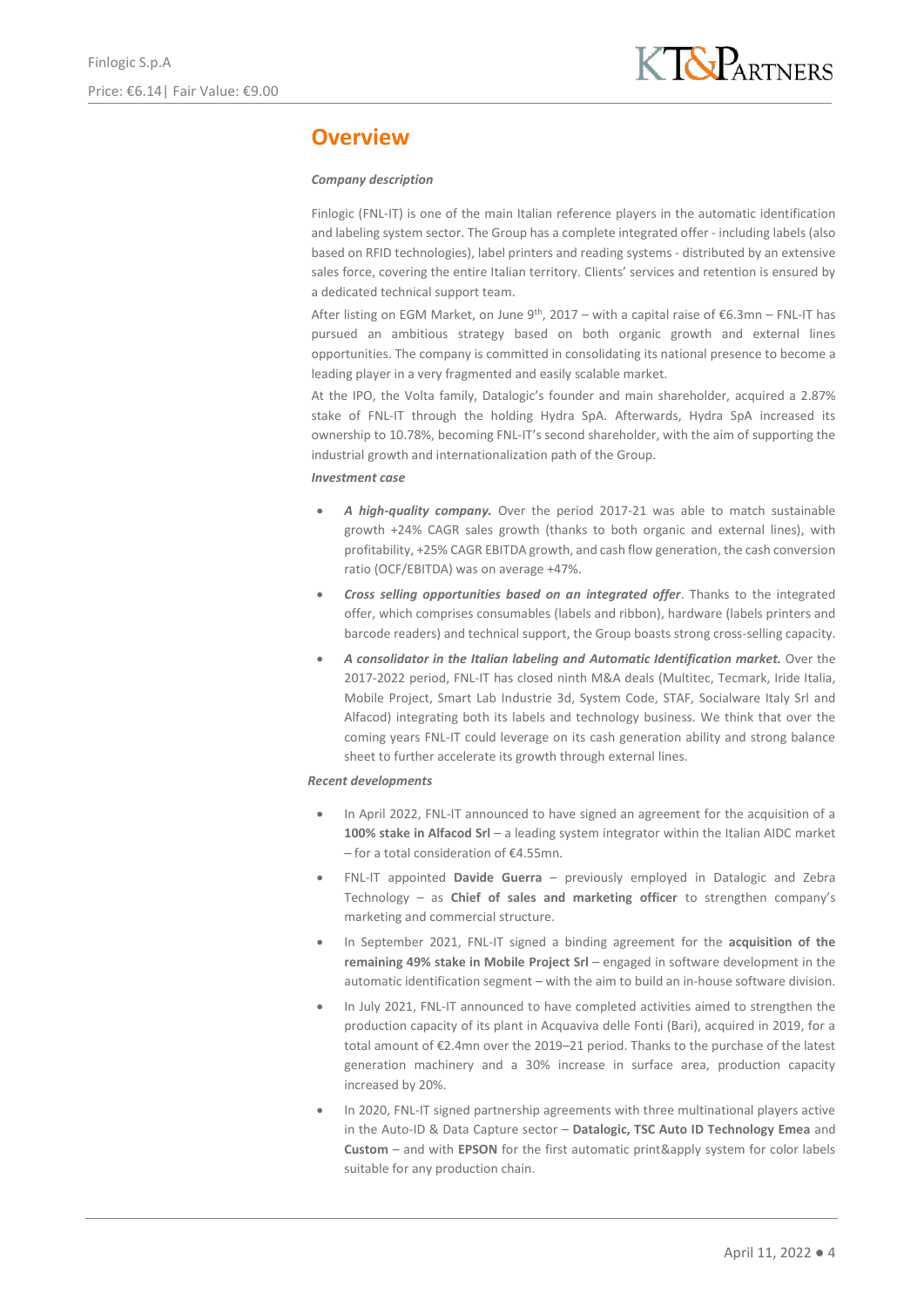# **FY21 Financial Results**

In FY21, FNL-IT kept growing at double-digit pace both in terms of topline and margins, consolidating its positioning within the label and AIDC industry.

Sales were up +18.2 YoY to €51.3mn thanks to the positive performance recorded by all business lines. The main contribution came from the Label division that increased by 19.3% YoY, generating 64.7% of total revenues (€33.2mn), also thanks to a strengthened production capacity in the plant in Acquaviva delle Fonti and a reinforced commercial workforce. The Technological Product division generated €16.7mn of revenues, increasing by 16.7%, whereas sales from technical support amounted to €1.4mn (+13.4% YoY).

Value of production increased at a slower pace than revenue (+16.7% YoY to €52.8mn) following lower government grants compared to FY20.

The lower contribution from government grants coupled with the increase in paper costs (partially mitigated thanks to higher selling prices), has led gross margin down by -0.5pp YoY. In absolute terms, gross profit grew by 15.4% YoY to €23.4mn.

The decrease in gross margin was more than offset by economies of scales in OpEx, leading EBITDA margin to increase by 0.9pp YoY to 15.5%, beating our estimates by +0.6 pp. EBITDA grew at higher pace than revenue of 23.6% YoY, amounting at €8.2mn.

FY21 EBIT came in at €5mn, +26.8% YoY, with a margin of 9.4%, up by 0.8pp YoY but -0.4pp below our projections mainly due to higher incidence than expected of D&As.

A good performance was also recorded at the bottom-line level as FNL's net income after minorities reached €3mn, up by +16.7% YoY, with a net margin in line with FY20 at 5.7% (0.4pp below our estimates mainly due to higher taxes and minorities).

Finally, NFP went from €2.9mn in FY20 to €2.6mn (0.3x NFP/EBITDA), ca. +€1.5mn higher than expected mainly due to a strong reduction in DPO. We note that NFP was also impacted by €1.5mn of dividend payment.

| € million                                             | <b>FY18A</b> | <b>FY19A</b> | FY20A  | <b>FY21A</b> | YoY %    | FY21E  | A vs E   |
|-------------------------------------------------------|--------------|--------------|--------|--------------|----------|--------|----------|
| Labels                                                | 16.1         | 19.3         | 27.8   | 33.2         | 19.3%    | 33.2   | 0.1%     |
| Technological products                                | 11.8         | 13.2         | 14.3   | 16.7         | 16.7%    | 16.7   | 0.1%     |
| <b>Technical Support</b>                              | 0.6          | 0.5          | 1.2    | 1.4          | 13.4%    | 1.4    | 0.1%     |
| Sales                                                 | 28.4         | 33.0         | 43.4   | 51.3         | 18.2%    | 51.2   | 0.1%     |
| Growth %                                              | 32.9%        | 16.0%        | 31.5%  | 18.2%        |          |        |          |
| Other revenues                                        | 1.0          | 1.2          | 1.8    | 1.4          | $-23.5%$ | 1.3    | 6.4%     |
| Changes in stocks of semi-finished and finished goods | (0.0)        | 0.1          | (0.1)  | (0.0)        | $-78.3%$ | 0.0    | n.m.     |
| Internally generated Fixed assets                     | 0.1          | 0.3          | 0.2    | 0.1          | $-20.2%$ | 0.2    | $-27.5%$ |
| Value of Production                                   | 29.5         | 34.6         | 45.3   | 52.8         | 16.7%    | 52.7   | 0.1%     |
| Growth %                                              | 32.2%        | 17.1%        | 30.8%  | 16.7%        |          | 44.8%  |          |
| Cost of Goods Sold                                    | (17.0)       | (19.5)       | (25.0) | (29.4)       | 17.7%    | (29.2) | 0.7%     |
| <b>Gross Profit</b>                                   | 12.6         | 15.1         | 20.3   | 23.4         | 15.4%    | 23.6   | $-0.6%$  |
| Gross Marain                                          | 42.6%        | 43.7%        | 44.9%  | 44.4%        | $-0.5%$  | 44.7%  | $-0.3%$  |
| Labour Cost                                           | (4.3)        | (5.5)        | (7.2)  | (8.1)        | 12.2%    | (8.2)  | $-1.4%$  |
| Services                                              | (4.0)        | (4.7)        | (6.3)  | (6.9)        | 10.3%    | (6.8)  | 1.8%     |
| Other Operating Costs                                 | (0.1)        | (0.1)        | (0.2)  | (0.3)        | 17.1%    | (0.8)  | $-63.4%$ |
| <b>EBITDA</b>                                         | 4.2          | 4.7          | 6.6    | 8.2          | 23.6%    | 7.8    | 4.2%     |
| EBITDA margin                                         | 14.2%        | 13.7%        | 14.6%  | 15.5%        | 0.9%     | 14.9%  | 0.6%     |
| D&A and Write-Down                                    | (1.2)        | (1.5)        | (2.7)  | (3.2)        | 18.8%    | (2.7)  | 19.0%    |
| EBIT                                                  | 3.0          | 3.2          | 3.9    | 5.0          | 26.8%    | 5.1    | $-3.6%$  |
| EBIT margin                                           | 10.3%        | 9.4%         | 8.6%   | 9.4%         | 0.8%     | 9.7%   | $-0.4%$  |
| Financial Income and Expenses                         | (0.0)        | (0.1)        | (0.2)  | (0.1)        | 148.4%   | (0.3)  | $-59.4%$ |
| <b>Extraordinary items</b>                            |              |              |        |              |          |        | n.m.     |
| EBT                                                   | 3.0          | 3.2          | 3.7    | 4.8          | 28.8%    | 4.8    | 0.4%     |
| Taxes                                                 | (0.9)        | (1.0)        | (1.0)  | (1.6)        | 59.8%    | (1.4)  | 12.3%    |
| Net Income                                            | 2.1          | 2.2          | 2.8    | 3.3          | 17.8%    | 3.4    | $-4.4%$  |
| Net margin                                            | 7.1%         | 6.3%         | 6.1%   | 6.2%         | 0.1%     | 6.5%   | $-0.3%$  |
| Minorities                                            | 0.1          | 0.2          | 0.2    | 0.2          | 33.5%    | 0.2    | 45.7%    |
| Net Income attributable to the Group                  | 2.0          | 2.0          | 2.6    | 3.0          | 16.7%    | 3.2    | $-7.0%$  |
| Group Net margin                                      | 6.8%         | 5.7%         | 5.7%   | 5.7%         | 0.0%     | 6.1%   | $-0.4%$  |
| NFP (Cash)                                            | (2.7)        | (1.6)        | 2.9    | 2.6          | (0.3)    | 1.1    | $1.5\,$  |

#### **FY21 Income Statement**

*Source: Company data*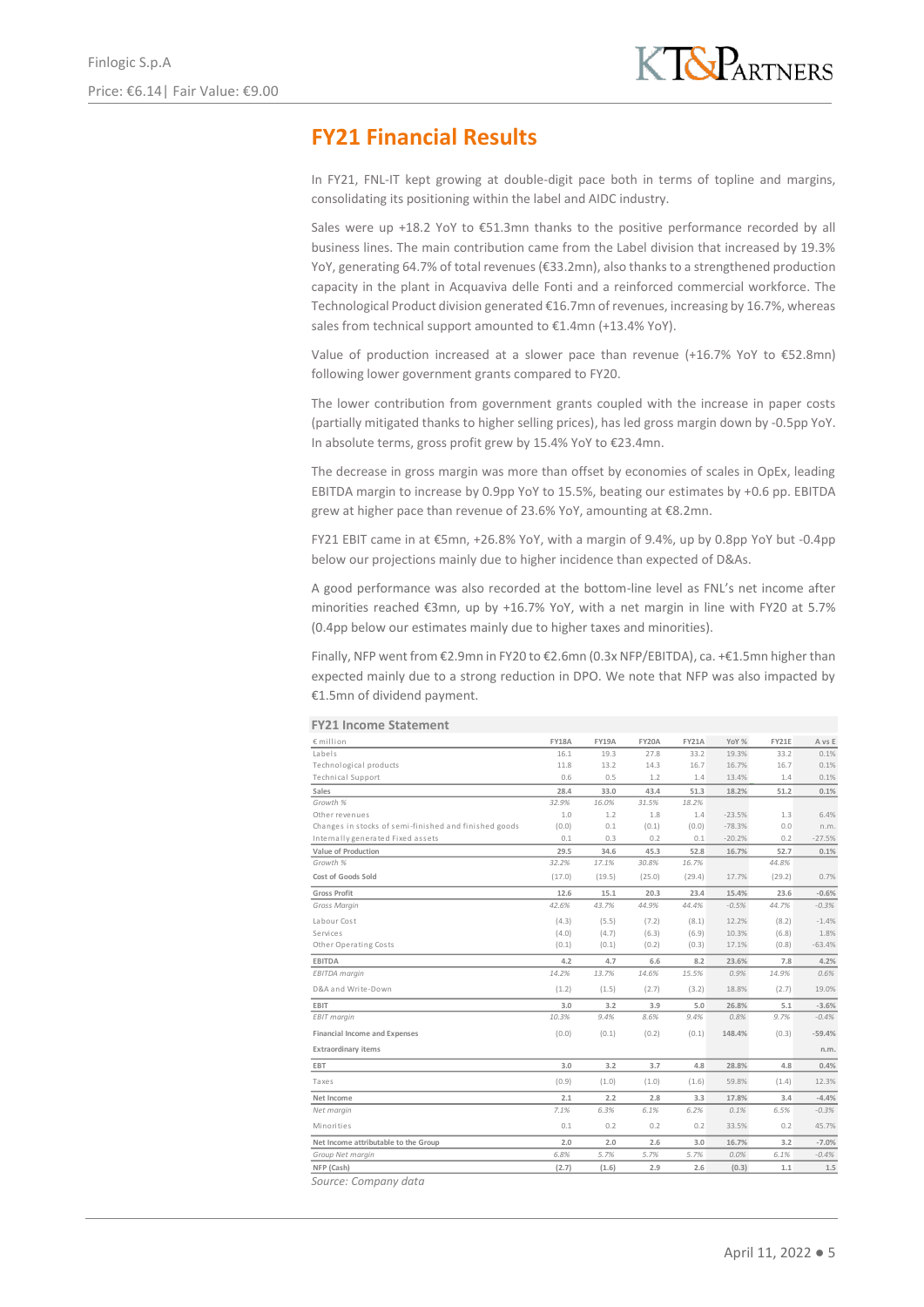### **Acting as Market Consolidator**

On April 2<sup>nd</sup>, 2022, FNL-IT announced its ninth acquisition since IPO demonstrating great M&A deal-making and execution. The Company signed an agreement to acquire a 100% stake of Alfacod Srl, one of the main system integrators in the Italian AIDC market. The deal consideration (enterprise value) was fixed at €4.55mn (5.7x EV/EBITDA) of which €4mn will be paid at the closing data (expected between 15 June 2022 and 30 September 2022), €275k by 30 June 2023 and €275k by 30 June 2024. In 2020, Alfacod generated €11.4mn of revenues, reporting an adjusted EBITDA of €0.8mn and a net cash position of €2.4mn.

Based in Bologna, Alfacod is active in the AIDC market since 1986, becoming a reference player also thanks to the foundation in 2008 of the Italian Academy AIDC with the aim of spreading technological innovations in data capture and auto-id solutions. The company has also developed the "Alfacod Experience Center", an exhibition space of over 300 square meters in which customers can see and touch the products, technologies and all the solutions developed.

Thanks to this acquisition FNL-IT will: i) integrate its offer with high-tech Automatic Identification solutions for logistics, geolocation, RTLS, robotics, augmented reality and industrial automation; ii) expand its market positioning, in particular reinforcing its presence in the North-East of Italy; and iii) leverage on cross selling opportunities to further boost growth.

According to our calculations and estimates, the cash out of all M&A deals carried out since IPO should be ca. €15.2mn with an average EV/EBITDA acquisition multiple of 3.6x.

#### **Finlogic M&As Recap**

| Target                   | Year | <b>Announced Date</b> | <b>Closing Date</b> | Stake | <b>Transaction Value</b> | <b>Enterprise Value</b> | Revenues | <b>EBITDA</b> | <b>NFP</b> | EV/EBITDA |
|--------------------------|------|-----------------------|---------------------|-------|--------------------------|-------------------------|----------|---------------|------------|-----------|
| Multitec*                | 2018 | $dec-17$              | $jan-18$            | 100%  | 0.05                     | 0.02                    | 0.2      | n.a.          | 0.0        | n.a.      |
| Tecmark                  | 2018 | $dec-17$              | $jan-18$            | 100%  | 1.87                     | 1.69                    | 3.5      | 0.5           | $-0.2$     | 3.4x      |
| Iride Italia             | 2018 | $ ul-18$              | $ ul-18$            | 51%   | 0.55                     | 0.83                    | 3.0      | 0.4           | $-0.3$     | 2.2x      |
| Mobile Project           | 2018 | $ ul-18$              | $ ul-18$            | 100%  | 0.13                     | 0.18                    | 0.4      | 0.1           | 0.0        | 3.5x      |
| Smart Lab Industrie 3d** | 2019 | $dec-18$              | $feb-19$            | 51%   | 0.08                     | 0.15                    | 0.1      | 0.0           | 0.0        | 5.3x      |
| System Code              | 2019 | $ ul-19 $             | $ ul-19 $           | 100%  | 0.65                     | 0.60                    | 1.2      | 0.4           | $-0.1$     | 1.4x      |
| STAF                     | 2020 | $dec-19$              | jan-20              | 100%  | 4.60                     | 6.00                    | 9.8      | 1.0           | 1.4        | 6.0x      |
| Socialware Italy Srl     | 2020 | jan-20                | feb-20              | 51%   | 0.15                     | 0.16                    | 0.3      | 0.1           | $-0.1$     | 1.8x      |
| Mobile Project           | 2021 | $dec-21$              | $dec-21$            | 49%   | 0.17                     | 0.18                    | 0.7      | 0.1           | $-0.2$     | 3.5x      |
| Alfacod                  | 2022 | apr-22                | jun-22              | 100%  | 6.95                     | 4.55                    | 11.4     | 0.8           | $-2.4$     | 5.7x      |
| Total                    |      |                       |                     |       | 15.20                    | 14.34                   | 30.55    | 3.31          | $-1.78$    | n.m.      |
| Average                  |      |                       |                     |       | 1.52                     | 1.43                    | 3.05     | 0.37          | $-0.18$    | 3.6x      |

\* financials data refer to FY17. Source: Leanus

\*\* Source for EBITDA: Leanus

*Source: Company Data, Leanus, KT&Partners' elaboration*

To fully exploit cross-selling opportunities between its subsidiaries, FNL-IT has also hired Davide Guerra as Chief of sales and marketing officer. With 30+ years of experience in multinational companies such as Datalogic and Zebra Technologies, Davide Guerra will support FNL-IT in integrating its offer while expanding the commercial workforce also to enter foreign countries.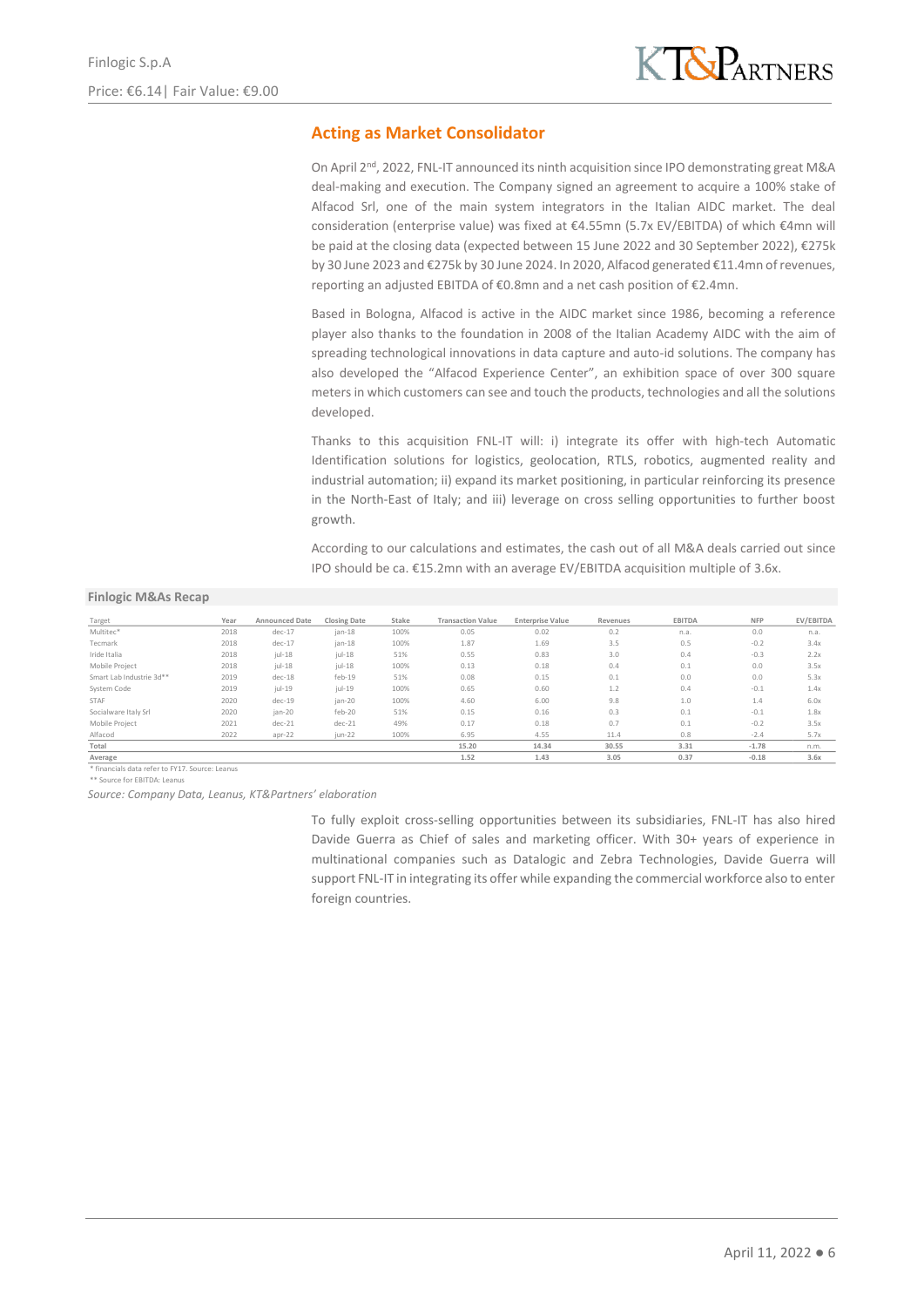# **Change in Estimates**

On the back of FY21 results and the announcement of the acquisition of Alfacod, we revised upwards our estimates. We note that for 2022 we prudentially consider 3-months contribution from the target, expecting the deal to be closed in September 2022. For FY23 onwards our projections factor in the full contribution of Alfacod.

We revised upwards our top-line estimates over the 2022–24 period, leaving unchanged organic growth while factoring in the contribution of the new target. We now anticipate FY22 Sales revenues at €59.4mn, growing at a CAGR21-24 of 17.5%, amounting to €83.1mn in FY24. Following the acquisition of Alfacod, we expect the technical support division to record the highest growth of 42.5% CAGR21-24, amounting to €4mn in FY24 (ca. 5% of total revenue). We expect that the main contribution to sales will continue to come from the Label division, generating ca. 70% of sales in FY24 (€58.1mn, +20.5%CAGR21-24), followed by the technological products division that we expect will account for ca. 25% of FY24 sales (ca. €21mn, + 7.9% CAGR21-24).

Following sales revision, we now expect FY22 VoP at €61mn, growing by +17.4% CAGR21-24 (+8.3pp on our previous estimates), reaching €85.4mn in FY24.

On the profitability side, we revised our EBITDA margin estimates to take into account: i) the higher-than-expected marginality recorded in FY21; ii) the persisting global shortage with an impact on costs of paper; iii) the lower profitability of Alfacod that will full impact group profitability in FY23, while improving in the following years also leveraging on costs synergies; and iv) an increase in labor costs incidence following the recruitment of Davide Guerra. As a result, we lowered our EBITDA margin estimates by 20bps in FY22 (to 15%) and by ca. 100bps in FY23 and FY24, reaching 15% in FY24

In absolute terms, we project EBITDA to grow at +16.2% CAGR21-24 (vs +10.2% CAGR21-24 of our previous estimates), going from €9.2mn in FY22 to €12.8mn in FY24.

Looking at the bottom line, we foresee net income to go from  $€4$ mn in FY22 to  $€6.1$ mn in FY24, increasing at a CAGR21–24 of 26.7% (+6.5pp above our previous estimates).

Finally, we expect the NFP to be €2.1mn in FY22, also factoring in €4mn of net cash out for the acquisition of Alfacod, to turn positive in 2023, reaching a net cash position of €3mn by 2024. We note that, following business growth, we also slight revised our CAPEX over the 2023-2024 period to factor in investments that could be carried out with the aim to expand production capacity.

#### **Change in Estimates**

| $\epsilon$ million  | 2019A | 2020A | 2021A      | Change                                              | 2022E                                  | 2022E | Change | 2023E                                                     | 2023E | Change | 2024E | 2024E | CAGR           | CAGR                  |
|---------------------|-------|-------|------------|-----------------------------------------------------|----------------------------------------|-------|--------|-----------------------------------------------------------|-------|--------|-------|-------|----------------|-----------------------|
|                     |       |       | <b>New</b> |                                                     | Old                                    | New   |        | Old                                                       | New   |        | Old   | New   | 2021-24<br>Old | 2021-24<br><b>New</b> |
| Value of Production | 34.6  | 45.3  | 52.8       | 16.7%                                               | 57.7                                   | 61.0  | 5.7%   | 63.0                                                      | 77.9  | 23.7%  | 68.5  | 85.4  | 9.1%           | 17.4%                 |
| YoY Change (%)      |       | 30.8% | 16.7%      |                                                     | 9.3%                                   | 15.6% |        | 9.2%                                                      | 27.7% |        | 8.8%  | 9.6%  |                |                       |
| <b>EBITDA</b>       | 4.7   | 6.6   | 8.2        | 23.5%                                               | 8.8                                    | 9.2   | 4.5%   | 9.8                                                       | 11.3  | 15.5%  | 10.9  | 12.8  | 10.2%          | 16.2%                 |
| YoY Change (%)      |       | 39.6% | 23.5%      |                                                     | 7.6%                                   | 12.4% |        | 11.7%                                                     | 23.6% |        | 11.3% | 13.1% |                |                       |
| EBITDA Margin (%)   | 13.7% | 14.6% | 15.5%      |                                                     | 15.2%                                  | 15.0% |        | 15.6%                                                     | 14.6% |        | 15.9% | 15.0% |                |                       |
| EBIT                | 3.2   | 3.9   | 5.0        | 26.8%                                               | 5.8                                    | 6.2   | 5.9%   | 6.7                                                       | 8.1   | 21.1%  | 8.0   | 9.3   | 17.6%          | 23.4%                 |
| YoY Change (%)      |       | 20.6% | 26.8%      |                                                     | 17.6%                                  | 24.5% |        | 14.6%                                                     | 31.0% |        | 20.6% | 15.2% |                |                       |
| EBIT Margin (%)     | 9.4%  | 8.6%  | 9.4%       |                                                     | 10.1%                                  | 10.1% |        | 10.6%                                                     | 10.4% |        | 11.7% | 10.9% |                |                       |
| Group Net Income    | 2.0   | 2.6   | 3.0        | 16.7%                                               | 3.7                                    | 4.0   | 8.3%   | 4.3                                                       | 5.3   | 23.4%  | 5.2   | 6.1   | 20.2%          | 26.7%                 |
| YoY Change (%)      |       | 31.0% | 16.7%      |                                                     | 23.2%                                  | 33.3% |        | 15.7%                                                     | 31.9% |        | 21.9% | 15.6% |                |                       |
| Net Debt (Cash)     | (1.6) | 2.9   | 2.6        | and an announcement of the control of the<br>$-0.3$ | ,,,,,,,,,,,,,,,,,,,,,,,,,,,,,<br>(1.9) | 2.1   | 4.0    | ,,,,,,,,,,,,,,,,,,,,,,,,<br>,,,,,,,,,,,,,,,,,,,,<br>(4.9) | (0.3) | 4.7    | (8.3) | (3.0) |                |                       |

*Source: FactSet, KT&Partners' elaboration*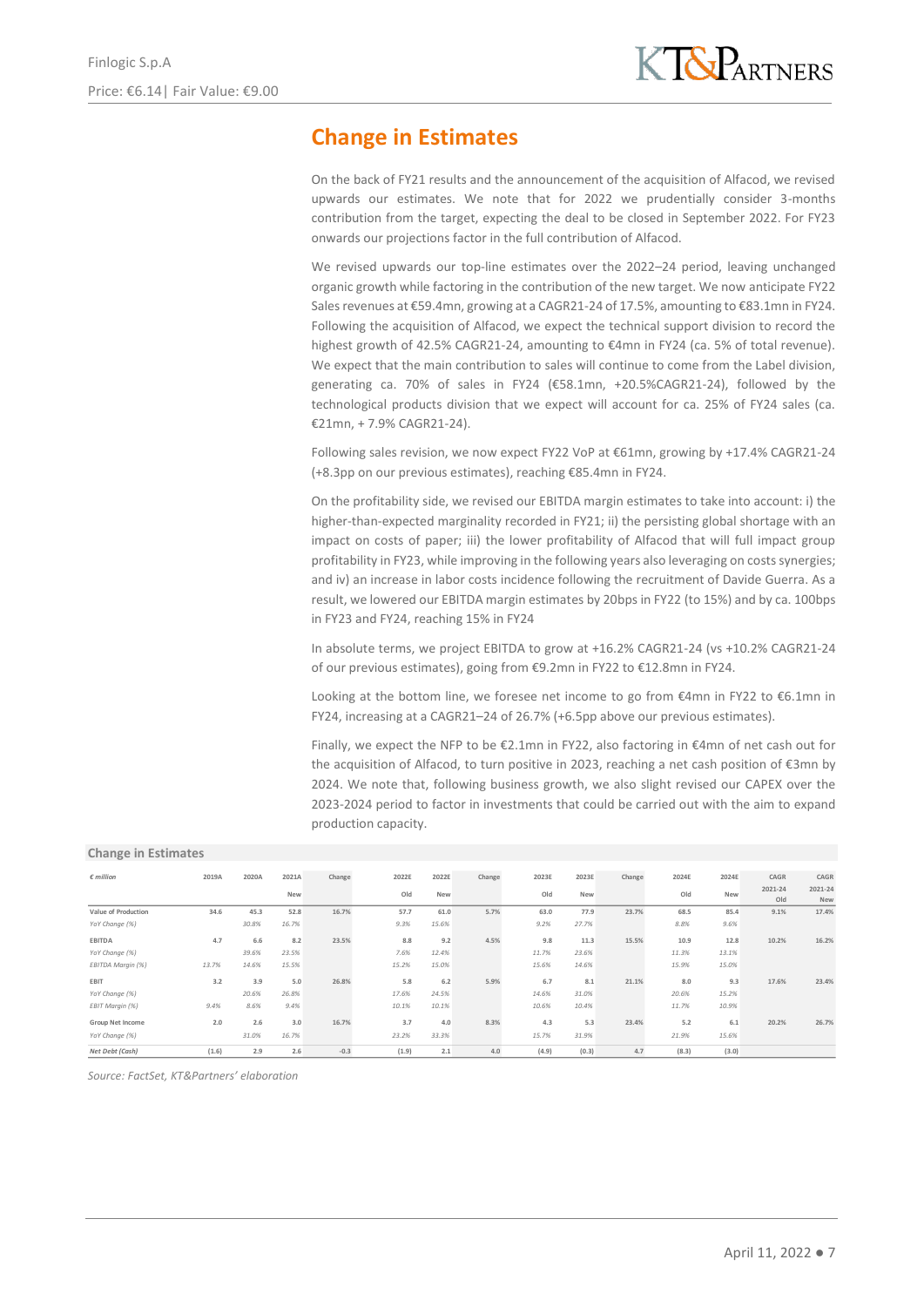# **Valuation**

Based on our estimates, we have carried out our valuation on multiples and DCF analysis basis:

- EV/EBITDA and P/E multiple, with a 10% liquidity discount, which returns a value of €6.88 per share.
- DCF analysis, based on WACC of 9.6% and 1.5% perpetual growth, returns a value of €11.12per share.

The weighted average of the two methods yields a fair value of  $\epsilon$ 9.00 per share, with an equity value of €66.1mn.

#### **Valuation Recap**

|                 |                                   |                  |                  |                  |                   | <b>Equity Value €mn</b>                                                                                                                                      |                   |                 |                 |                 |          | Value per share $\epsilon$ |   |
|-----------------|-----------------------------------|------------------|------------------|------------------|-------------------|--------------------------------------------------------------------------------------------------------------------------------------------------------------|-------------------|-----------------|-----------------|-----------------|----------|----------------------------|---|
| <b>DCF</b>      |                                   |                  |                  |                  |                   |                                                                                                                                                              | 81.6              |                 |                 |                 |          | 11.12                      |   |
| Multiples       |                                   |                  |                  |                  |                   |                                                                                                                                                              | 50.5              |                 |                 |                 |          | 6.88                       |   |
| Average         |                                   |                  |                  |                  |                   |                                                                                                                                                              | 66.1              |                 |                 |                 |          | 9.00                       |   |
|                 | <b>Market Multiples Valuation</b> |                  |                  |                  |                   |                                                                                                                                                              |                   |                 |                 |                 |          |                            |   |
|                 |                                   |                  |                  |                  |                   | Following the comparables analysis, we proceeded with the definition of market multip<br>the peer group, focusing on data for the three-year period 2021–23. |                   |                 |                 |                 |          |                            |   |
| 021-23          |                                   |                  |                  |                  |                   |                                                                                                                                                              |                   |                 |                 |                 |          |                            |   |
| <b>Exchange</b> | Market<br>Cap                     | EV/SALES<br>2021 | EV/SALES<br>2022 | EV/SALES<br>2023 | EV/EBITDA<br>2021 | EV/EBITDA<br>2022                                                                                                                                            | EV/EBITDA<br>2023 | EV/EBIT<br>2021 | EV/EBIT<br>2022 | EV/EBIT<br>2023 | P/E 2021 | P/E 2022                   | F |

### **Market Multiples Valuation**

Following the comparables analysis, we proceeded with the definition of market multiples of the peer group, focusing on data for the three-year period 2021–23.

#### **Peer Comparison – Market Multiples 2021–23**

| Company Name                           | Exchange      | Market<br>Cap | EV/SALES<br>2021 | EV/SALES<br>2022 | EV/SALES<br>2023 | EV/EBITDA<br>2021 | EV/EBITDA<br>2022 | EV/EBITDA<br>2023 | EV/EBIT<br>2021 | EV/EBIT<br>2022 | EV/EBIT<br>2023 | P/E 2021 | P/E 2022 | P/E 2023 |
|----------------------------------------|---------------|---------------|------------------|------------------|------------------|-------------------|-------------------|-------------------|-----------------|-----------------|-----------------|----------|----------|----------|
| AstroNova, Inc.                        | NASDAO        | 99            | n.a.             | n.a.             | n.a.             | n.a.              | n.a.              | n.a.              | 24.5x           | 28.6x           | n.m.            | n.m.     | n.m.     | n.m.     |
| Avery Dennison Corporation             | NYSE          | 13,113        | 2.2x             | 1.9x             | 1.8x             | 14.6x             | 12.0x             | 11.1x             | 18.0x           | 15.1x           | 13.8x           | 20.2x    | 18.1x    | 16.2x    |
| Datalogic S.p.A.                       | Milan         | 547           | 0.9x             | 0.9x             | 0.8x             | 6.8x              | 9.0x              | 6.3x              | 11.3x           | 18.2x           | 9.8x            | 12.9x    | 24.6x    | 12.7x    |
| Fuii Seal International, Inc.          | Tokyo         | 739           | 0.5x             | 0.5x             | 0.5x             | 4.4x              | 4.1x              | 3.7x              | 7.2x            | 6.6x            | 5.7x            | 14.9x    | 12.8x    | 10.7x    |
| Lintec Corporation                     | Tokyo         | 1,335         | 0.4x             | 0.4x             | 0.4x             | 3.1x              | 3.0x              | 2.8x              | 4.9x            | 4.6x            | 4.3x            | 10.2x    | 10.0x    | 9.1x     |
| Seiko Epson Corp.                      | Tokyo         | 5,157         | 0.5x             | 0.5x             | 0.6x             | 3.5x              | 3.7x              | 3.6x              | 6.1x            | 6.4x            | 6.0x            | 9.5x     | 10.4x    | 9.8x     |
| Zebra Technologies Corporation Class A | <b>NASDAQ</b> | 20,353        | 4.4x             | 3.9x             | 3.6x             | 20.7x             | 16.6x             | 14.8x             | 24.6x           | 17.9x           | 16.2x           | 23.8x    | 21.2x    | 18.6x    |
| Average peer group                     |               | 5,906         | 1.5x             | 1.3x             | 1.3x             | 8.8x              | 8.1x              | 7.1x              | 13.8x           | 13.9x           | 9.3x            | 15.3x    | 16.2x    | 12.8x    |
| Median peer group                      |               | 1.335         | 0.7x             | 0.7x             | 0.7x             | 5.6x              | 6.6x              | 5.0x              | 11.3x           | 15.1x           | 7.9x            | 13.9x    | 15.5x    | 11.7x    |
| Finlogic SpA                           |               | 45            | 0.9x             | 0.8x             | 0.6x             | 5.9x              | 5.3x              | 4.3x              | 9.8x            | 7.9x            | 6.0x            | 15.0x    | 11.2x    | 8.5x     |

*Source: FactSet, KT&Partners' elaboration*

We based our evaluation upon 2022 and 2023 median EV/EBITDA and P/E multiples and our estimates of FNL's EBITDA and net income for 2022 and 2023. We also consider FY21 NFP (at €2.6mn) adjusted for cash-out following Alfacod acquisition. Additionally, considering the existing differences in terms of liquidity between FNL and its comparables, we applied a 10% liquidity discount on the median multiples.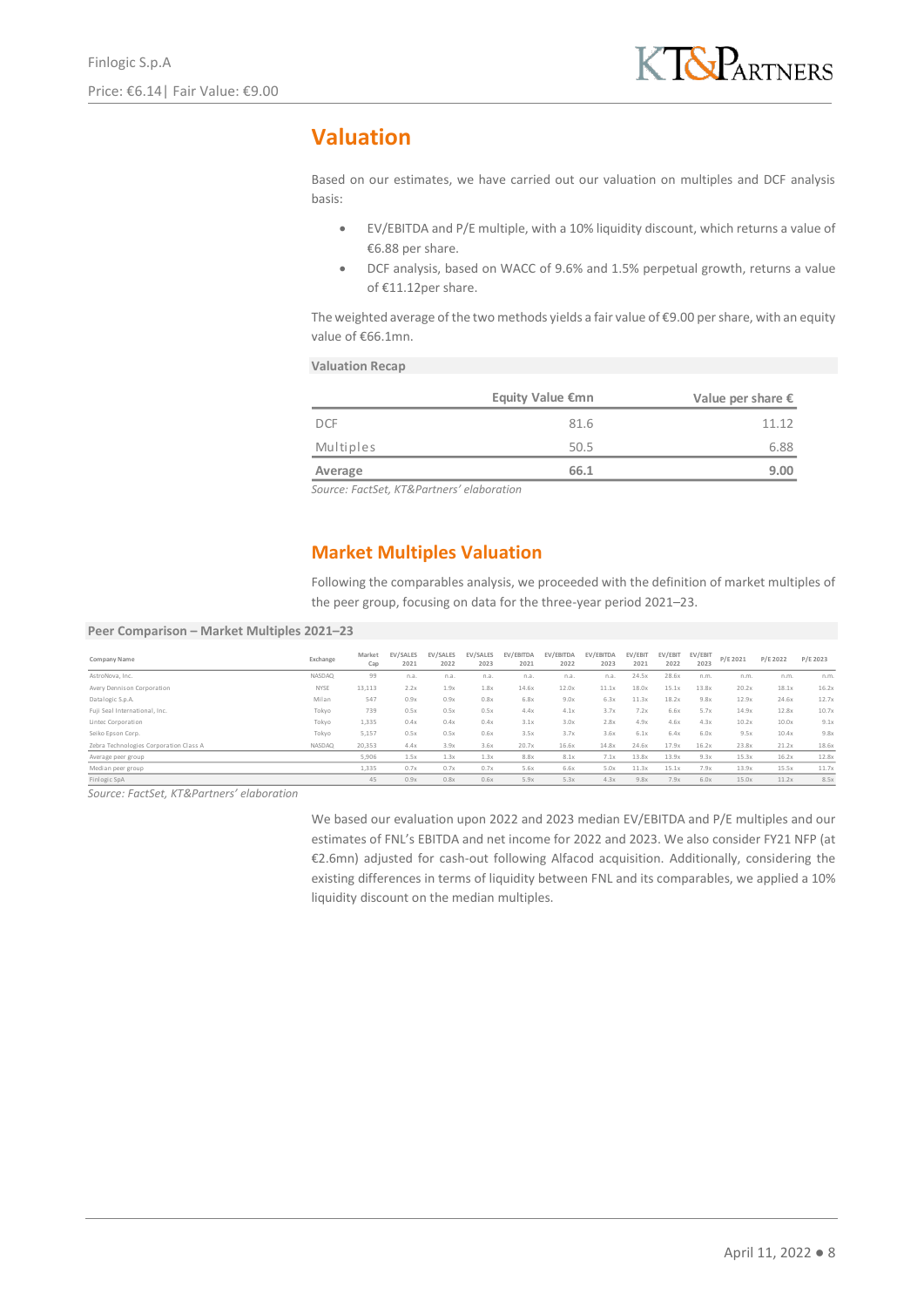

#### **Multiple Valuation**

| Multiple Valuation (€mn)                                | 2022E | 2023E |
|---------------------------------------------------------|-------|-------|
| EV/EBITDA multiple comparison                           | 6.6   | 5.0   |
| Peer Group EV/EBITDA netted from 10% liquidity discount | 5.9   | 4.5   |
| <b>Finlogic EBITDA</b>                                  | 9.2   | 11.3  |
| Enterprise value                                        | 54.2  | 51.2  |
| Minorities                                              | 0.8   | 0.8   |
| FY21 NFP Adj.                                           | 6.6   | 6.6   |
| Equity Value                                            | 46.8  | 43.8  |
| Number of shares (mn)                                   | 7.3   | 7.3   |
| Value per share                                         | 6.4   | 6.0   |
| Fair Value (Avg) - $\epsilon$ ps                        | 6.17  |       |
|                                                         |       |       |
| Multiple Valuation (€mn)                                | 2022E | 2023E |
| P/E multiple comparison                                 | 15.46 | 11.68 |
| Peer Group P/E netted from 10% liquidity discount       | 13.92 | 10.51 |
| <b>Finlogic earnings</b>                                | 4.01  | 5.29  |
| Equity Value                                            | 55.85 | 55.63 |
| Number of shares (mn)                                   | 7.3   | 7.3   |
| Value per share                                         | 7.61  | 7.58  |
| Fair Value (Avg) - $\epsilon$ ps                        | 7.59  |       |
| Fair Value (Avg.) - € ps                                | 6.88  |       |

*Source: FactSet, KT&Partners' elaboration*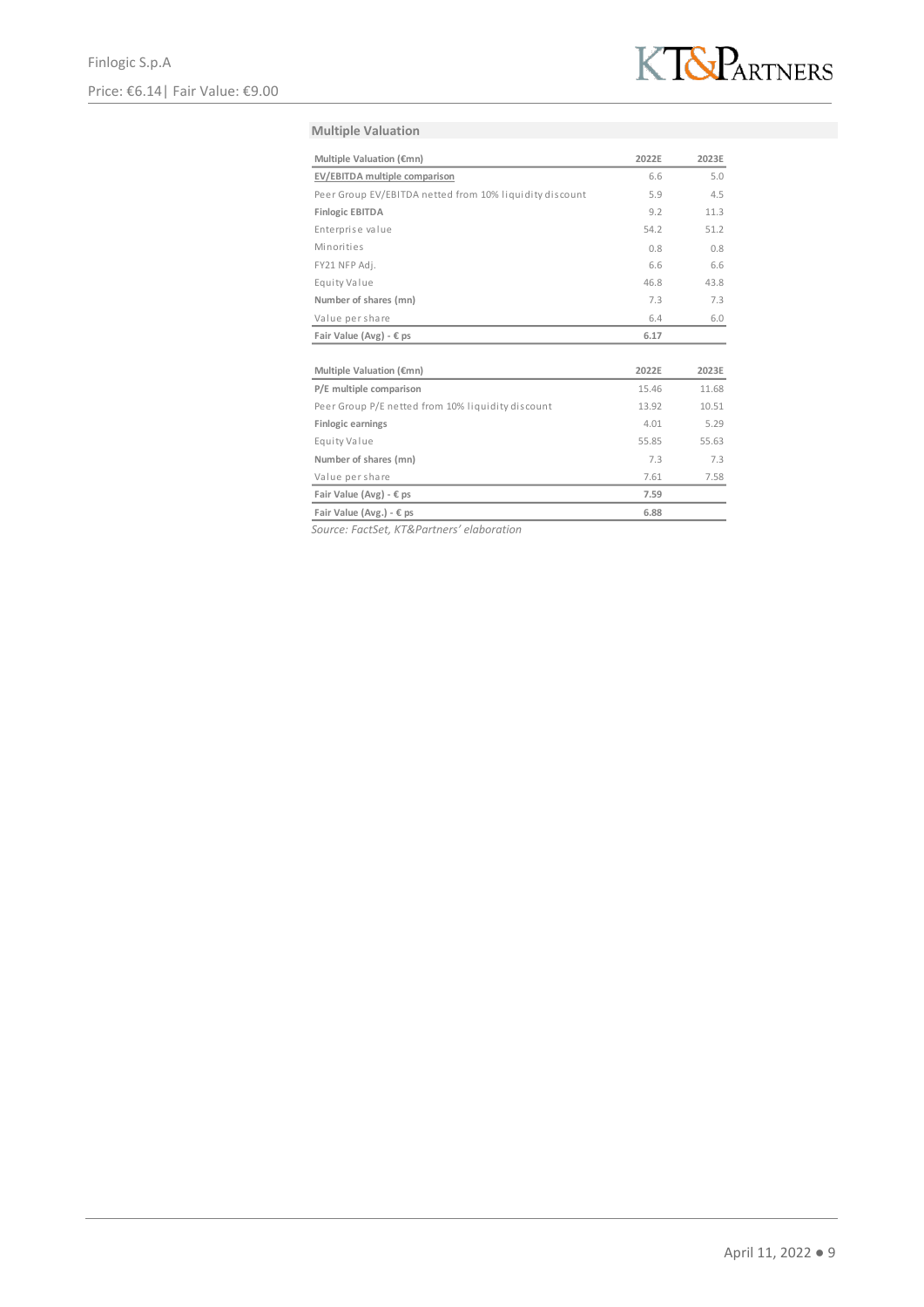### **DCF Valuation**

We have also conducted our valuation using a four-year DCF model, based on 10.3% cost of equity (vs the previous at 9.5%), 3% cost of debt and a target capital structure with 10% of debt. The cost of equity is a function of the risk-free rate of 2.3% (Italian 10y BTP, from 1.37% in our previous research), 4.6% mature market expected return and a premium for size and liquidity of 3.1%. **We, therefore, obtained 9.6% WACC** (+0.8pp from the previous research at 8.8%)**.**

We discounted 2022E-25E annual cash flows and considered a terminal growth rate of 1.5%, deriving a fair value of €11.12ps. Then we carried out a sensitivity analysis on the terminal growth rate (+/- 0.25%) and on WACC (+/- 0.25%).

| <b>DCF Valuation</b>           |        |        |        |        |
|--------------------------------|--------|--------|--------|--------|
| € million                      | 2022E  | 2023E  | 2024E  | 2025E  |
|                                |        |        |        |        |
| EBIT                           | 6.2    | 8.1    | 9.3    | 10.9   |
| Taxes                          | $-2.0$ | $-2.3$ | $-2.7$ | $-3.2$ |
| D&A                            | 2.8    | 3.1    | 3.3    | 3.3    |
| Change in Net Working Capital  | $-0.3$ | $-2.2$ | $-2.5$ | $-2.2$ |
| Change in Funds                | 0.4    | 0.5    | 0.6    | 0.6    |
| <b>Net Operating Cash Flow</b> | 7.1    | 7.2    | 8.0    | 9.4    |
| Capex                          | $-5.5$ | $-1.7$ | $-1.7$ | $-1.7$ |
|                                |        |        |        |        |
| <b>FCFO</b>                    | 1.6    | 5.5    | 6.3    | 7.7    |
| g                              | 1.5%   |        |        |        |
| Wacc                           | 9.6%   |        |        |        |
| FCFO (discounted)              | 1.46   | 4.68   | 4.91   | 5.44   |
| Discounted Cumulated FCFO      | 16.5   |        |        |        |
| TV                             | 96.3   |        |        |        |
| TV (discounted)                | 68.5   |        |        |        |
| <b>Enterprise Value</b>        | 85.0   |        |        |        |
| FY21 NFP Adjusted              | 2.6    |        |        |        |
| Minorities                     | 0.8    |        |        |        |
| <b>Equity Value</b>            | 81.6   |        |        |        |
| Current number of shares       | 7.3    |        |        |        |
| Value per share $(\epsilon)$   | 11.12  |        |        |        |
|                                |        |        |        |        |

*Source: Company data, KT&Partners' elaboration*

#### **Sensitivity Analysis (€ps)**

| l€mn         |      |       |                             | <b>WACC</b> |                                                         |       |
|--------------|------|-------|-----------------------------|-------------|---------------------------------------------------------|-------|
|              |      | 10.6% | 10.1%                       | 9.6%        | 9.1%                                                    | 8.6%  |
| Growth       | 0.5% | 8.89  | 9.42<br>------------------- | 10.00       | 10.66<br><b><i><u> WANNAMARA WANNAMARA WASA</u></i></b> | 11.40 |
|              | 1.0% | 9.30  | 9.88                        | 10.53       | 11.26                                                   | 12.08 |
| Rate<br>Term | 1.5% | 9.76  | 10.40                       | 11 12       | 11.93                                                   | 12.86 |
| Long         | 2.0% | 10.27 | 10.98                       | 11.78       | 12.70                                                   | 13.76 |
|              | 2.5% | 10.84 | 11.63                       | 12.54       | 13.59                                                   | 14.80 |

*Source: Company data, KT&Partners' elaboration*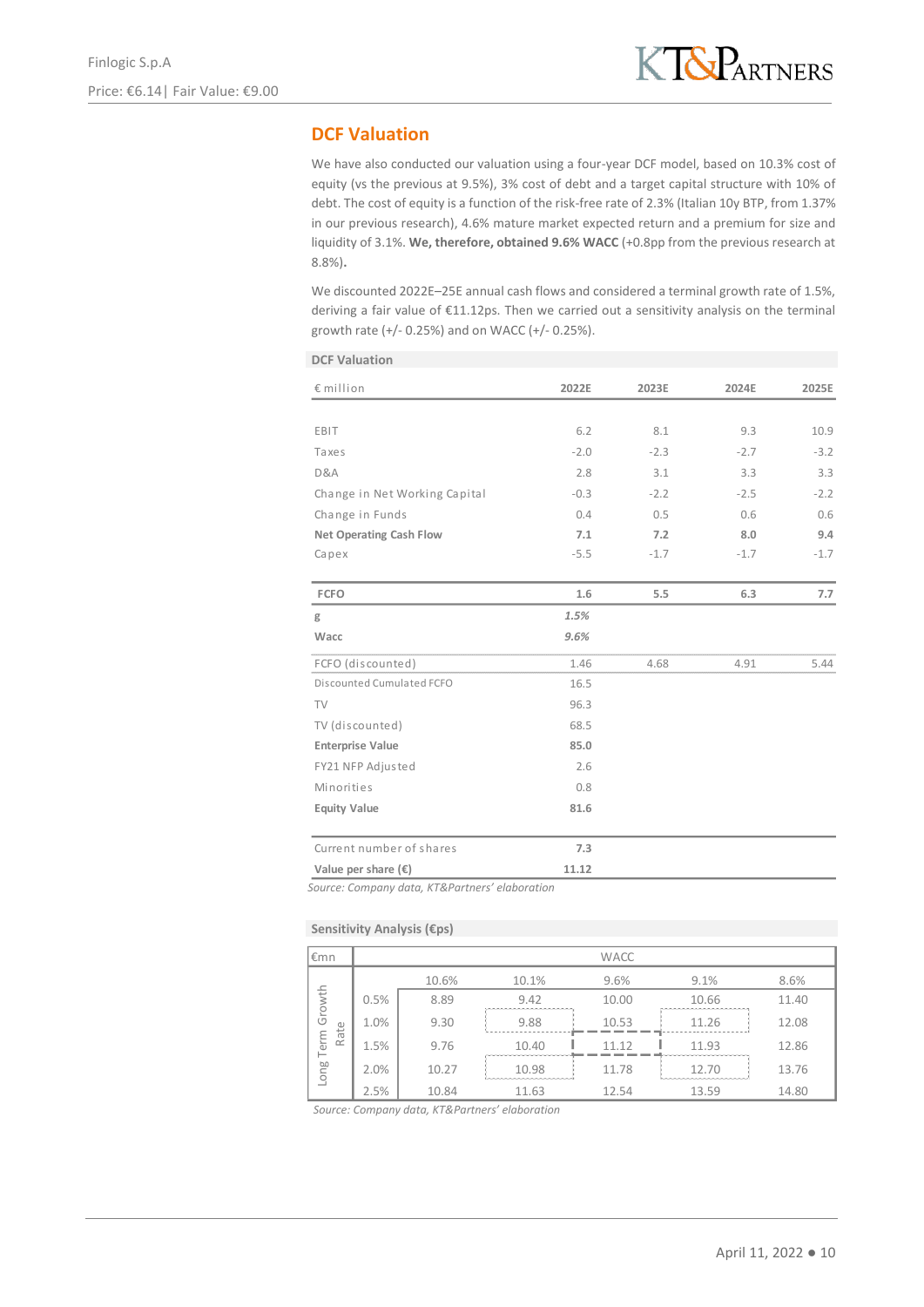# **Appendix**

### **Peer Comparison**

We built a seven-company sample, which includes:

- 1. AstroNova Inc., listed on NASDAQ, with a market capitalization of €100mn, is a global leader in developing and applying data visualization technologies in products serving industrial, packaging, aerospace and defense markets. In particular, through one of its business lines, AstroNova provides labeling solutions ranging from tabletop label printers to industrial label presses. During FY20, the company had \$133mn revenues, 66% of which came from the Product Identification business segment;
- 2. Avery Dennison Corp., listed on the NYSE, with a market capitalization of €13.1bn, engages in the provision of labeling and packaging products and solutions for several industries, ranging from consumer-packaged goods to medical and healthcare, from automotive to apparel. During FY21, the company recorded \$7.0bn revenues, \$4.7bn of which came from the Labeling and Graphic business unit (68%);
- 3. Datalogic SpA, listed on the Milan Stock Exchange, with a market capitalization of €0.5bn, is a global technology leader in the automatic data capture and process automation markets, specialized in the designing, production and distribution of barcode readers, mobile computers, scanners, RFID systems etc. In particular, Datalogic offers its solutions to the retail, manufacturing, healthcare and transportation industries. During FY20, Datalogic reported revenues of €600mn;
- 4. Fuji Seal International Inc., listed on the Tokyo Stock Exchange, with a market capitalization of €0.7bn, engages in the development and sale of packaging solutions, offering shrink sleeve labels, self-adhesive labels, spouted pouches and packaging machinery. The company reported ¥160bn revenues during FY20, with self-adhesive labels accounting for 14.3%, shrink labels accounting for 56.3% and other labels accounting for 0.7%;
- 5. Lintec Corp., listed on the Tokyo Stock Exchange, with a market capitalization of €1.3bn, develops and sells pressure-sensitive materials, specialty paper products and films. In particular, through its "printing and variable information-related products", it offers adhesive papers and films for seal and labels, barcode label supplies and digital label printing machines. Lintec Corp. reported ¥241bn revenues during FY20, ca. 51% of which came from the "printing and variable industrial materials products";
- 6. Seiko Epson Corp., listed on the Tokyo Stock Exchange, with a market capitalization of €5.2bn, engages in the development, production and sale of technology products through three segments: printing solutions, visual communications and wearable products and industrial solutions. Specifically, the printing solution segment offers, among other items, inkjet printers, scanners and label printers. During FY20, Seiko Epson Corp. recorded ¥1,036bn sales, of which ¥708bn came from the printing solutions segment (68%);
- 7. Zebra Technologies Corp., listed on NASDAQ, with a market capitalization of €20.4bn, is a global leader in the automatic identification and data capture market, designing, manufacturing and selling a broad range of products, including barcode scanners, RFID readers, printers for barcode labeling identification, and selfadhesive labels. During FY21, the company generated \$4.7bn revenues.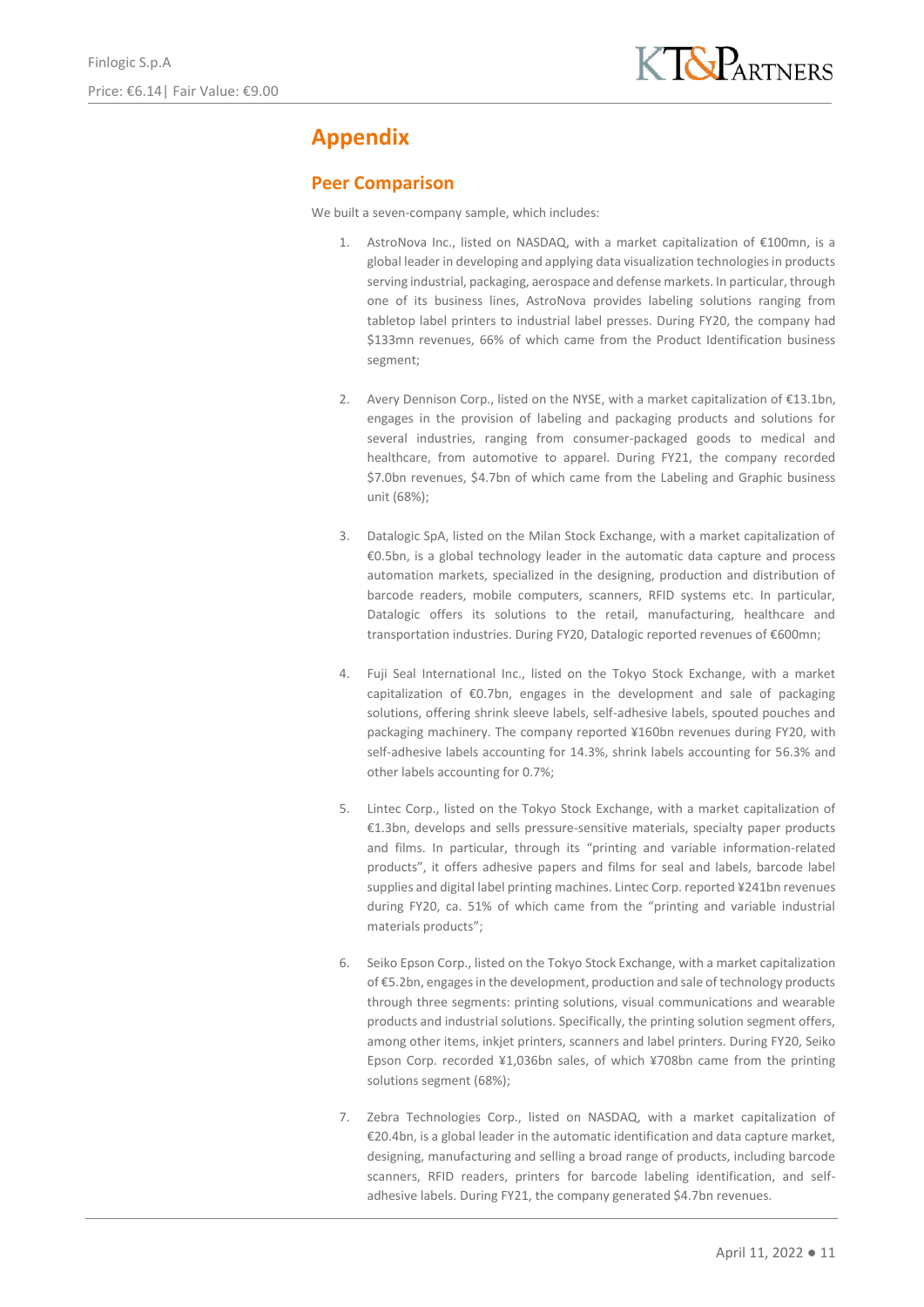# **DISCLAIMER**

THIS DOCUMENT WAS PREPARED BY FEDERICA FIORENZA – SENIOR ANALYST – AND MAURO IACCINO – SENIOR ANALYST – ON BEHALF OF KT&PARTNERS S.R.L., WITH REGISTERED OFFICE AT VIA DELLA POSTA 10, MILAN, ITALY, MILAN COMPANY REGISTER NO. 1926922, SPECIALIZING IN FINANCIAL RESEARCH AND ANALYSIS (HEREINAFTER, "KT&PARTNERS").

NO OTHER PEOPLE OR COMPANY CONTRIBUTED TO THE RESEARCH. NEITHER THE MEMBERS OF THE RESEARCH TEAM, NOR ANY PERSON CLOSELY ASSOCIATED WITH THEM HAVE ANY RELATIONSHIPS OR ARE INVOLVED IN CIRCUMSTANCES THAT MAY REASONABLY BE EXPECTED TO IMPAIR THE OBJECTIVITY OF THE RESEARCH, INCLUDING INTERESTS OR CONFLICTS OF INTEREST, ON THEIR PART OR ON THE PART OF ANY NATURAL OR LEGAL PERSON WORKING FOR THEM, WHO WAS INVOLVED IN PRODUCING THE RESEARCH.

FOR THIS PURPOSE, THE MEMBERS OF THE RESEARCH TEAM CERTIFY THAT: (I) THEY HAVE NOT RECEIVED AND WILL NOT RECEIVE ANY DIRECT OR INDIRECT COMPENSATION IN EXCHANGE FOR ANY VIEWS EXPRESSED IN THE RESEARCH; (II) THEY DO NOT OWN ANY SECURITIES AND/OR ANY OTHER FINANCIAL INSTRUMENTS ISSUED BY THE COMPANY OR ANY FINANCIAL INSTRUMENT WHICH THE PRICE DEPENDS ON, OR IS LINKED TO ANY SECURITIES AND/OR ANY FINANCIAL INSTRUMENTS ISSUED BY THE COMPANY; (III) NEITHER THE ANALYSTS NOR ANY MEMBER OF THE ANALYST'S HOUSEHOLD SERVE AS AN OFFICER, DIRECTOR OR ADVISORY BOARD MEMBER OF THE COMPANY.

KT&PARTNERS HAS IN PLACE AN EQUITY RESEARCH POLICY, IN ORDER TO RULE RESEARCH SERVICES IN COMPLIANCE WITH PARLIAMENT REGULATION (EU) NO.596/2014 AND COMMISSION DELEGATED REGULATION (EU) NO. 958/2016 ON MARKET ABUSE. IN THIS POLICY, THERE ARE ALSO DESCRIBED THE ORGANIZATIONAL MECHANISMS ADOPTED BY KT&PARTNERS TO PREVENT AND PROFESSIONALLY MANAGE CONFLICTS OF INTEREST THAT MAY ARISE DURING THE PERFORMANCE OF THE RESEARCH. IN ANY CASE, CHINESE WALLS AND OTHER INFORMATION BARRIERS ARE IN PLACE TO AVOID THE EXCHANGE OF CONFIDENTIAL INFORMATION BETWEEN THE EQUITY RESEARCH DEPARTMENT AND OTHER SERVICES AREAS.

KT&PARTNERS PREPARED THIS DOCUMENT ON BEHALF OF FINLOGIC SPA ACCORDING TO AN AGREEMENT ENTERED WITH THE SAME AND ON THE BASIS OF THE DATA AND PUBLIC INFORMATION PROVIDED BY THE SAME OR DERIVED FROM SOURCES DEEMED SERIOUS AND RELIABLE ON THE FINANCIAL MARKET BUT WHOSE ABSOLUTE TRUSTWORTHINESS, COMPLETENESS, AND ACCURACY CANNOT BE GUARANTEED. THE FEES AGREED FOR THIS RESEARCH DO NOT DEPEND ON THE RESULTS OF THE RESEARCH.

KT&PARTNERS PUBLISHED A REPORT ON FINLOGIC ON JANUARY 28, 2022 WITH A FAIR VALUE OF €8.54 PER SHARE.

THIS DOCUMENT IS A SOURCE OF INFORMATION ONLY, AND IS NOT PART OF, AND IN NO WAY MUST BE CONSIDERED AN OFFER TO SELL, SUBSCRIBE OR TRADE, OR A SOLICITATION TO PURCHASE, SUBSCRIBE OR TRADE, FINANCIAL INSTRUMENTS/PRODUCTS, OR IN GENERAL TO INVEST, NOR MUST IT BE CONSIDERED ANY FORM OF CONSULTING FOR AN INVESTMENT IN FINANCIAL INSTRUMENTS.

THE INFORMATION PROVIDED IN THIS DOCUMENT MUST NOT BE UNDERSTOOD AS A REQUEST OR SUGGESTION TO CONDUCT OR CARRY OUT A SPECIFIC TRANSACTION.

EACH INVESTOR MUST FORM HIS/HER OWN OPINION BASED EXCLUSIVELY ON HIS/HER ASSESSMENT OF THE ADVISABILITY OF INVESTING. ANY INVESTMENT DECISION MADE ON THE BASIS OF THE INFORMATION AND ANALYSES IN THIS DOCUMENT IS THE EXCLUSIVE RESPONSIBILITY OF THE RECIPIENTS OF THIS DOCUMENT, WHO MUST CONSIDER THIS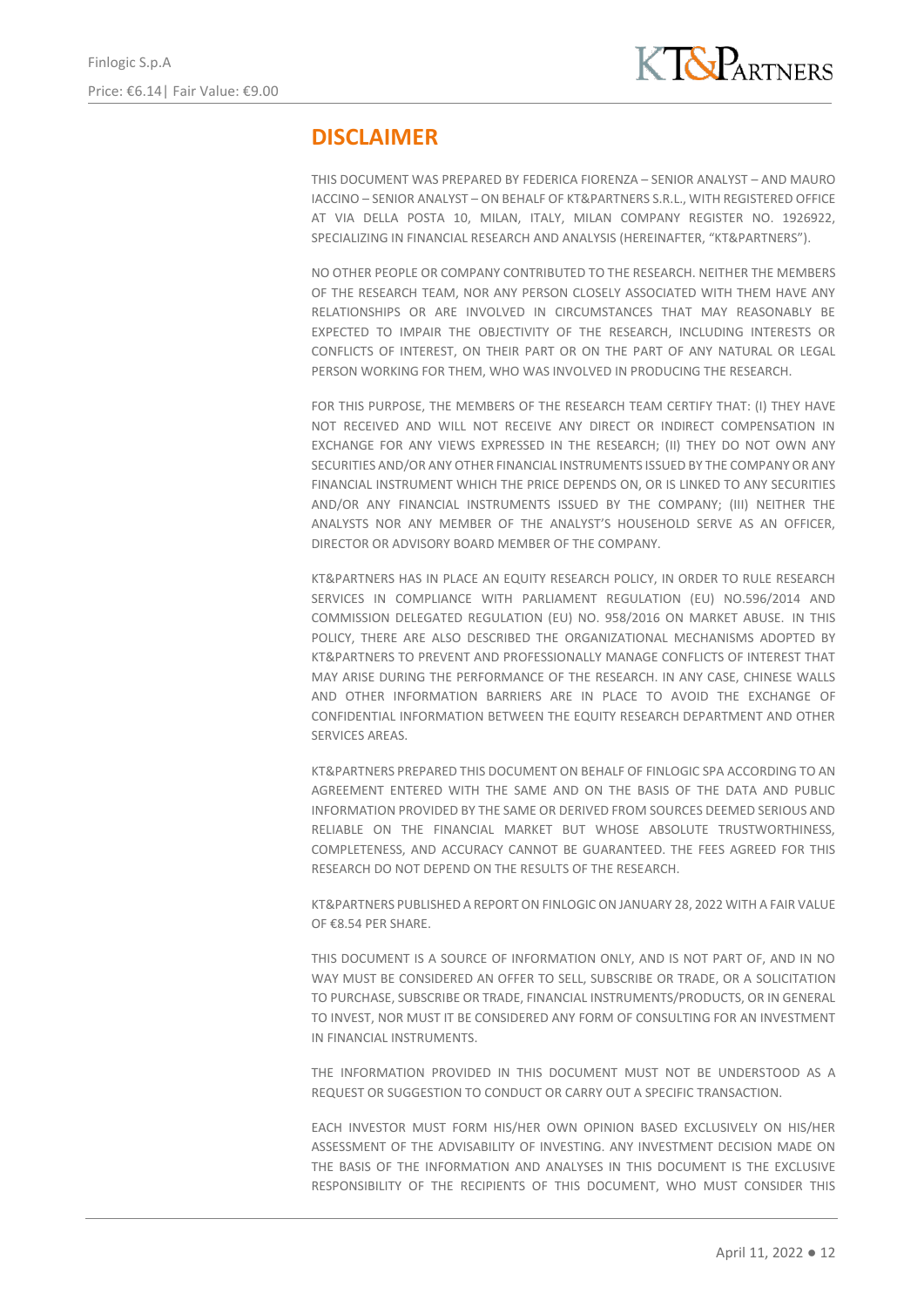

DOCUMENT MERELY AS A SOURCE OF INFORMATION AND ANALYSIS TO SUPPORT SUCH DECISION.

ANY OPINIONS, FORECAST OR ESTIMATES CONTAINED HEREIN CONSTITUTE A JUDGEMENT AS AT THE DATE OF THIS DOCUMENT, AND THERE CAN BE NO ASSURANCE THAT THE FUTURE RESULTS OF THE COMPANY AND/OR ANY FUTURE EVENTS WILL BE CONSISTENT WITH ANY OF SUCH OPINIONS, FORECAST OR ESTIMATES.

KT&PARTNERS MAKES NO EXPLICIT OR IMPLICIT GUARANTEE WITH RESPECT TO PERFORMANCE OR THE OUTCOME OF ANY INVESTMENT OR PROJECTIONS MADE.

THEREFORE, KT&PARTNERS, ITS REPRESENTATIVES AND/OR EMPLOYEES WILL NOT BE LIABLE FOR ANY EFFECT DERIVING FROM THE USE OF THIS DOCUMENT, AND HEREBY DECLINE ALL LIABILITY FOR ANY DIRECT OR INDIRECT DAMAGES, FINANCIAL OR OTHERWISE, DERIVING FROM ANY USE OF THE INFORMATION IT CONTAINS.

KT&PARTNERS AIMS TO PROVIDE CONTINUOUS COVERAGE OF THE COMPANY IN CONJUNCTION WITH ANY EXCEPTIONAL EVENT THAT OCCURS AFFECTING THE ISSUER'S SPHERE OF OPERATIONS AND IN ANY CASE AT LEAST TWICE PER YEAR.

IN THIS STUDY DCF AND MULTIPLE VALUATION MODELS HAVE BEEN USED. RECOMMENDATIONS FOLLOW THE FOLLOWING RULES:

- ADD FOR A FAIR VALUE > 15% ON CURRENT PRICE
- HOLD FOR A FAIR VALUE < 15% AND > -15% ON CURRENT PRICE
- REDUCE FOR A FAIR VALUE < 15% ON CURRENT PRICE